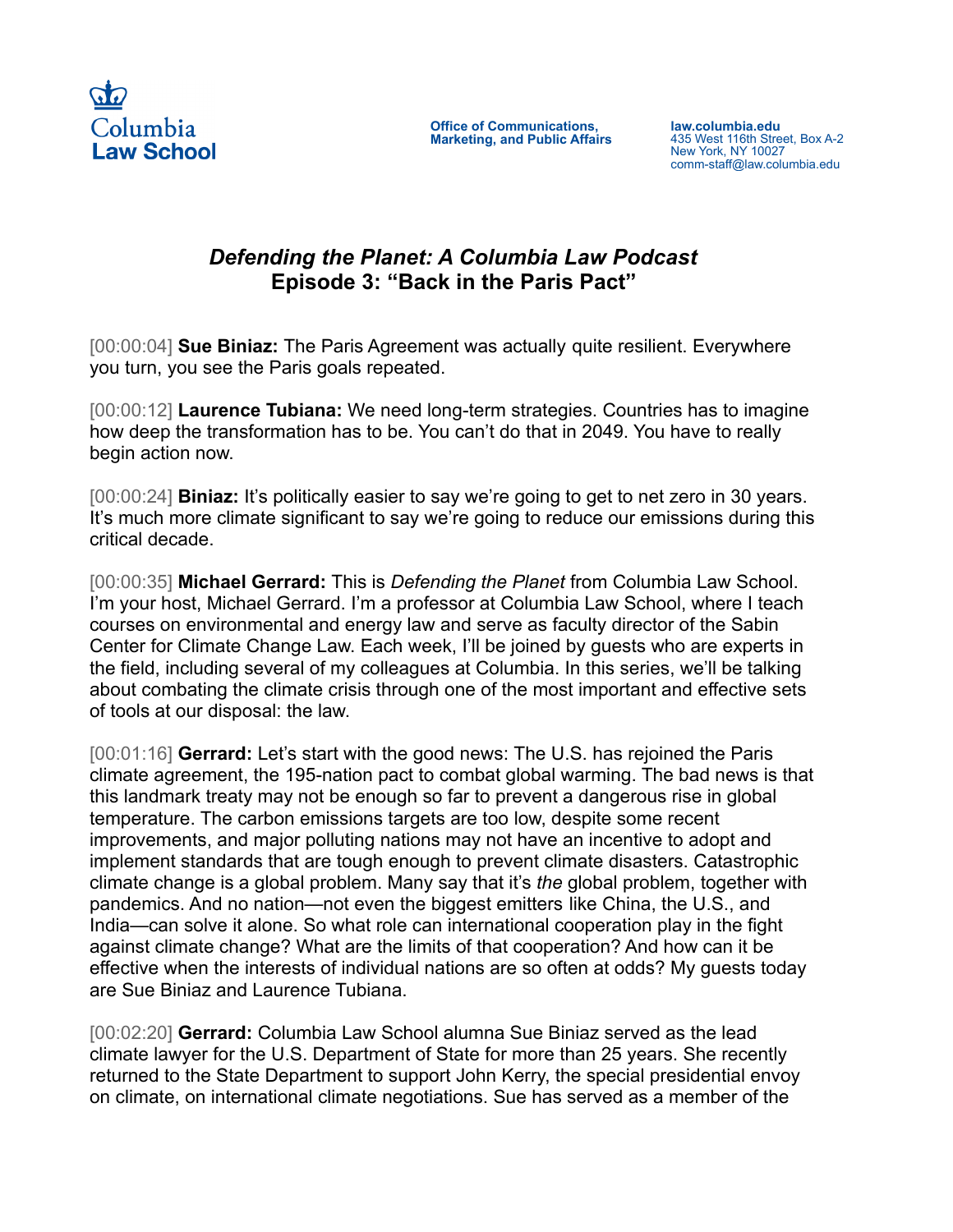Law School's adjunct faculty and is a senior fellow with the Sabin Center for Climate Change Law.

[00:02:46] **Gerrard:** Laurence Tubiana is CEO of the European Climate Foundation, chair of the board of governors of the French Development Agency, and a professor at Sciences Po in Paris. Previously, she was France's climate change ambassador and special representative for the 21st Conference of the Parties, and she was a key architect of the Paris Agreement. She has taught classes at Columbia, including the Political Economy of Energy and Climate Policy and the International Political Economy of Biodiversity. Welcome, Sue and Laurence. So let me start with this question to both of you: The U.S. has rejoined the Paris climate agreement. What are the practical implications of the U.S. rejoining the agreement, and how difficult do you think it's going to be for the U.S. to be seen again as a world leader in climate after four years of absence during the Trump administration? Sue, can I turn to you first?

[00:03:50] **Biniaz:** Sure. Thanks, Michael, and nice to be reunited with Laurence. So let me talk first about the practical implications of returning. I think there are a couple. First of all, I think rejoining as President Biden's pretty much first act in office sent an immediate signal to not only the United States but to the rest of the world concerning the seriousness with which this new administration is going to take the climate crisis. So that's one. The second is I think it has breathed new life into the Paris Agreement. You know, many other countries stepped up during the four years of the Trump administration in terms of climate leadership, but I think there is a special role that the U.S. plays and I already feel that U.S. engagement, having now returned to the Paris Agreement, is making a difference. And I think it will make a difference at the COP.

[00:04:43] **Gerrard:** I'm sorry, I just wanted to jump in. COP is the Conference of the Parties, which is the meeting that is held every year of the parties to the U.N. Framework Convention on Climate Change. And the next one is coming up in November in Glasgow, Scotland.

[00:04:56] **Biniaz:** I would also say there are some domestic implications. I mean, rejoining Paris meant that the United States had to come up with a new emissions target, which is, you know, it's a requirement of being a party to the Paris Agreement—that you have one in place. So it drove the development of a 2030 emissions target. We also asked about how will the U.S. be seen after four years of absence. So just a couple of points on that: I mean, we obviously expected—or I personally expected—some skepticism about the U.S. return. You know, I've lived through a lot of flip-flops in U.S. policy: We negotiated Kyoto Protocol and then we didn't join, negotiated the Paris Agreement, joined and then and unjoined. So, you know, and we've been very mindful of the fact that other countries have, you know, stepped up during our absence. I think there's generally been a lot of excitement about the U.S. return and not as much skepticism as I, as I would have imagined, I think for a couple of reasons. I mean, there's been a palpable gap in leadership, which is not to say there hasn't been leadership, but I think that, again, the U.S. plays a particular role. I also think that the U.S. is doing a lot of things that are kind of future-proofed. So in other words, taking steps toward making climate action irreversible so that this doesn't happen again in the future. Even if someone comes along later and rips up pieces of paper, we will still have put in place a lot of steps that will, that will continue.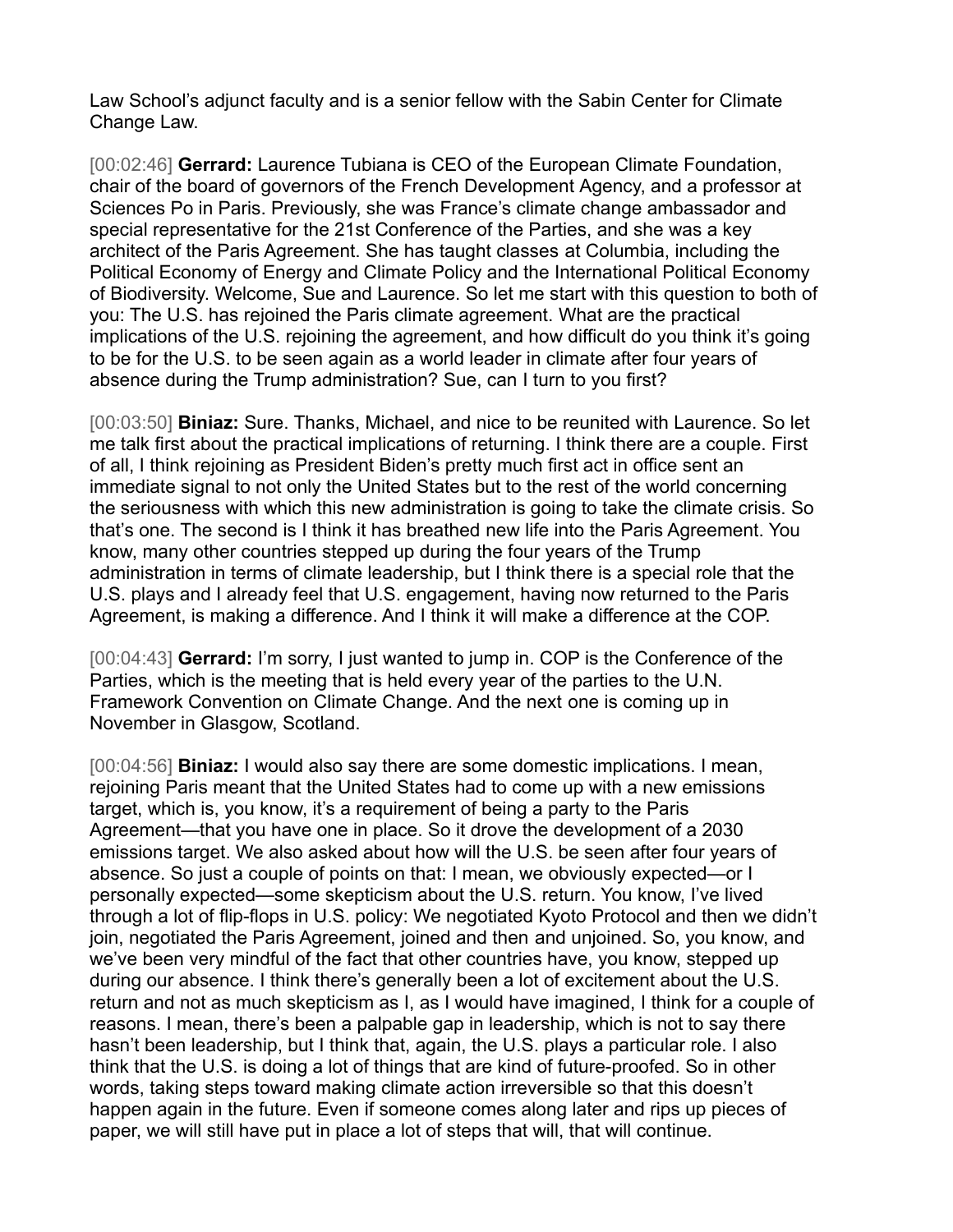[00:06:29] **Tubiana:** Of course, there was a sentiment of relief from the rest of the world, seeing the U.S. back. Remembering what happened after Kyoto, we probably assumed that four more years of an administration that would reject international multilateralism, that would, of course, be very, very difficult. And, and you'll remember during these five years, every country which wanted to be active in the climate scene reached out to many of U.S. actors—both states and cities, and whoever wanted really to be in on the movement We Are Still In for us, from the European point of view, for example, was a very, very important signal that finally U.S. was still in. And I think that when I mentioned that, everybody noticed, everybody supported during the yearly Conference of the Parties, the delegation of the U.S. delegation of We Are Still In was significant of it's not only a government, is a U.S. society that wants to be in Paris Agreement. So, really relief because U.S. coming back, U.S. comes in a very, very different context, with, of course, challenges about what leadership means, but a lot of confidence because of the very strong commitment of many, many U.S. actors inside.

[00:07:53] **Biniaz:** Although everyone was focused on the U.S. withdrawal, Paris Agreement was actually quite resilient as an instrument, and I think for two reasons. One is the one that Laurence mentions, and I give her 99% of the credit for this. Laurence felt very strongly that the Paris Agreement needed to be a new kind of international agreement. It would still be intergovernmental, but it needed to have a space or create a space for the engagement of non-state actors and for them to be able to take on commitments, and we ended up strongly supporting that notion. And I think that really helped keep the Paris Agreement going, at least as far as the United States below the federal level was concerned. So that—and we didn't know that we were creating it for that reason. We thought we were creating it for a different reason, but it ended up having the unintended effect of allowing the We Are Still In coalition, the U.S. Climate Alliance of 25 states or so that continued to support the Paris Agreement to play a big role, you know, in terms of not being parties capital P, but engaging in the Paris space. But the other thing that I think was resilient—and again, this was not intentional—was the nationally determined nature of commitments under the Paris Agreement. I think if you go back to the Kyoto Protocol, where the commitments, the emission reductions, were negotiated and then a big party disappears, it's a lot harder for other countries to stay in because they took on their stronger commitments, kind of in reliance upon what other parties said that they were going to do. So, for example, Canada withdrew from the Kyoto Protocol. And, you know, part of the reason was that the U.S. had negotiated them into a stronger commitment and then, you know, left without joining the agreement. So they're like, well, wait a minute, the quid pro quo has sort of disappeared.

[00:09:54] **Gerrard:** You mentioned Kyoto. Not all listeners may be familiar. So in 1997, the Kyoto Protocol was negotiated to implement the objectives of the U.N. climate conference. President Clinton and Vice President Gore supported it, but the U.S. Senate opposed it because we did not require the rapidly developing countries like China and India to reduce their greenhouse gas emissions. Then when President George W. Bush took office after the 2000 election, he rejected the Kyoto Protocol, so the U.S. was completely out of it, and the U.S. was the only major nation that never joined Kyoto. It was only after Barack Obama took office in 2009 that the U.S. went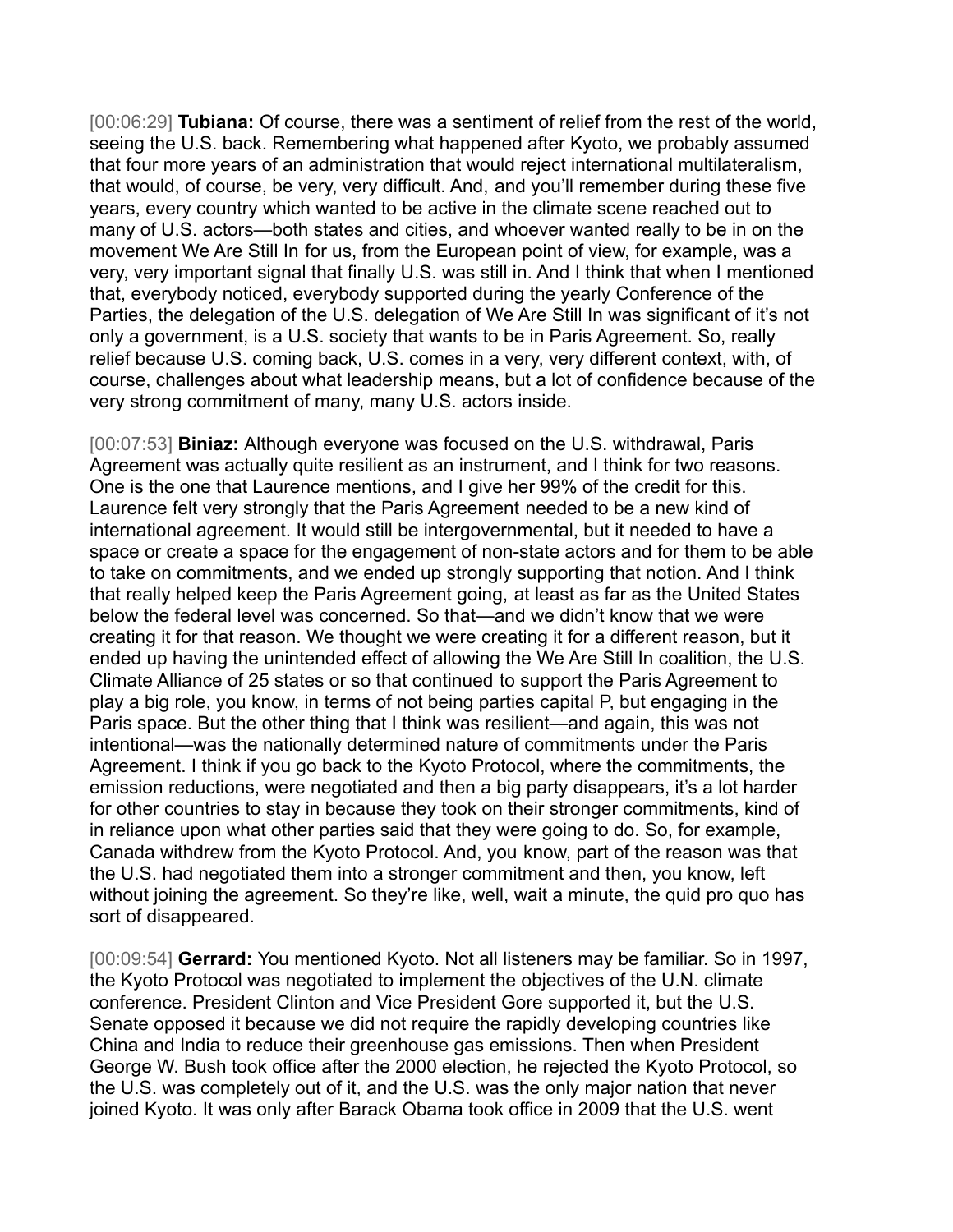back into the international agreements, and then it withdrew under President Trump and is now back under President Biden.

[00:10:49] **Biniaz:** Yes, exactly. And for the Paris Agreement, the nationally determined nature of commitments, I think, made it easier for states to stay in the agreement because the commitments they took on were basically what they thought they could do in line with their national circumstances rather than what they thought what they were doing in reliance on what other countries were doing. So the impact of U.S. withdrawal, while, you know, significant, I think it didn't have as much of an impact as it would have had had there been a Kyoto-type model.

[00:11:21] **Gerrard:** Laurence, in view of this history of the U.S. being in and out of the international agreements, how do you think the rest of the world looks at U.S. actions now? Is there concern that they won't continue that if the party changes again in the next election, that we'll be back out?

[00:11:41] **Tubiana:** The truth is that everybody knows a lot of the political economy in the United States. I think the rest of the world is, one, looking for a sign of really strong and structural engagement. So that can be done, in my view, not only because of, you know, the international diplomacy but the connection with the international position and the change operated in on the ground. There is a combination of the central government—the federal government—and the action in different places that can give that, you know, a depth. The second element is a policy view of what U.S. would like to see as in the multilateral system. And that's very big question mark, because we have now challenges on the global scene of which China is, of course, a very big one, which should not be ignored, even more middle-income countries. So there is a view, what kind of multilateralism U.S. is in favor. And, you know, the U.S. has been moving different positioning about the system. There are famous phrases of Madeleine Albright saying unilateral when we must and multilateral when when we can. And that I think everybody's looking at what kind of style of multilateral system now the U.S. will promote, or it is more of a club of the big players.

[00:13:12] **Gerrard:** Sue, do you have thoughts on that?

[00:13:13] **Biniaz:** When you talk about multilateralism, that can mean, you know, a million different things. But at the maximum, it means a global agreement like the Paris Agreement and the U.N. Framework Convention on Climate Change [UNFCCC], which includes, you know, nearly every country in the world. It's obviously the foundational agreement and you have to work within it, but it's going to have its limits in part because of the procedural element that basically it operates by consensus. And so to the extent that any one or two countries don't agree, they can sort of block what happens. So you can't put all your eggs in the basket of an entirely global agreement. And for that reason, the U.S., I think historically and now, thinks you have to, you know, set up all kinds of multilateral and other groupings. And I would just say, you know, one other thing this administration has been very focused on is something I call climate plus X. You know, when we think now of climate or international climate, we don't just think about the Paris Agreement and the U.N. Framework Convention. We think about all kinds of places where there are climate considerations. So that could be climate plus the ocean, climate plus biodiversity, climate plus the Arctic, the International Civil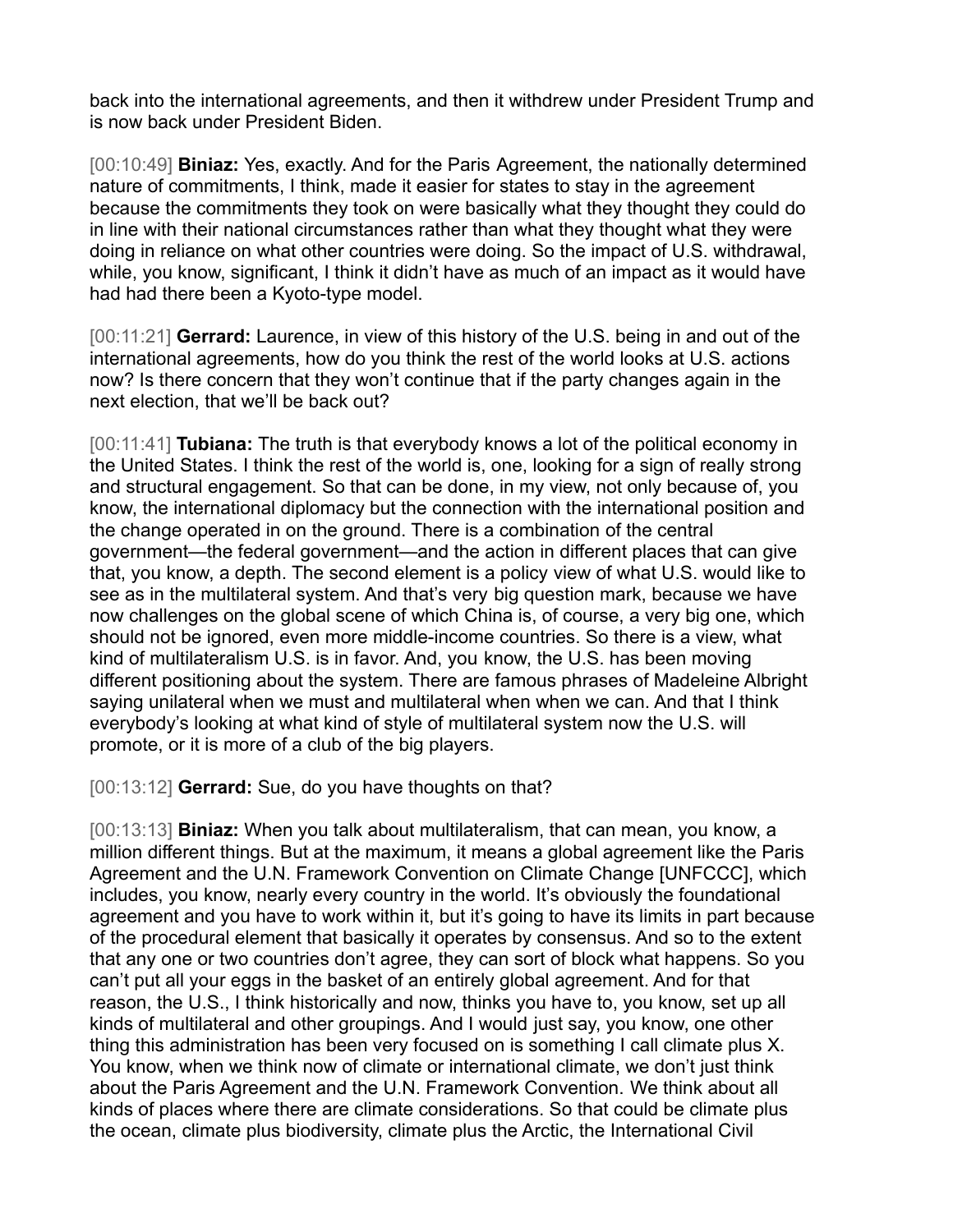Aviation Organization, the International Maritime Organization. And that's, you know, I have the lead on negotiations, which—so I'm very personally very well aware of how broad this group is, because, you know, we're basically trying to make sure that international shipping and international aviation, which, you know, directly look at reducing emissions from ships or planes or fora that kind of indirectly get at climate considerations like ocean fora, which could either involve protection of ocean sinks or, you know, protection of ocean areas from climate impacts or more of an adaptation angle. We want to make sure that the climate considerations are brought to those fora as well.

[00:15:24] **Tubiana:** I would add that what anyway, I was hoping for, you know, we're preparing the negotiation, is tha finally the objectives that are in the Paris Agreement are now considered by many, many actors that are part of the climate regime. And the climate regime, as Sue said very rightly, is not only the UNF triple C by far. And now we see the Paris goals or Paris consistent and all this notion of the net zero by 2050, which is a sort of the concrete translation of the complex language that is in the articles of Paris, the global goals, are now a reference for very different actors. That could be, I don't know, the European Central Bank as well as a business, still actors that want to be near zero by 2050 and be Paris consistent. So this is, I think, the proof of the concept of the resilience of an agreement where even if you are not a party, by nature, the reference, the objective, because it's a global topic of global cooperation, you mean it is a very distributed leadership. And you need that distributed leadership because there is no central governance of the climate regime at all. Glasgow could be a moment, in my view, where you need a meeting of this year that we see the same accountability, the same element of measuring and the credibility of all these actors that are, in a way, looking at Paris as a norm setter and wanting to improve, saying they want to implement that norm. And I think, Michael, it's a very interesting exercise to look at in the international system, a very distributed governance, because that's the nature of the problem. But what are the common instruments we can use to do that? And so, for me, it's a very powerful question we should be able to advance over time.

[00:17:25] **Biniaz:** People often ask, like, is the Paris Agreement successful? And you can measure that success in different metrics, I think. If you look purely at the you know, if you add up the nationally determined contributions [NDCs], do they add up to well below two degrees or one point five degree limit? No, not yet. But in terms of has it been successful in spreading its objectives globally? I think very much so. I mean, everywhere you turn, as Laurence says, you see the Paris goals repeated. You see either well below two or one point five as the temperature limit that other organizations have kind of enshrined into their own goals. You see the concept of net zero emissions. Now, the words "net zero" don't appear in the Paris Agreement, but the concept of net zero does. And you also see now the emergence of words like "Paris aligned," "Paris compatible," "Paris consistent" everywhere, so I really agree that the Paris norms have kind of spread, you know, without some kind of one-world government to do it.

[00:18:38] **Gerrard:** One key goal of the Paris climate agreement is that global temperatures would be capped within two degrees Centigrade, which is three point seven degrees Fahrenheit of pre-industrial conditions, and try to get it as close to one point five degrees as possible. Following Paris, the Intergovernmental Panel on Climate Change released a report, 2018 suggesting that really we ought to keep to one point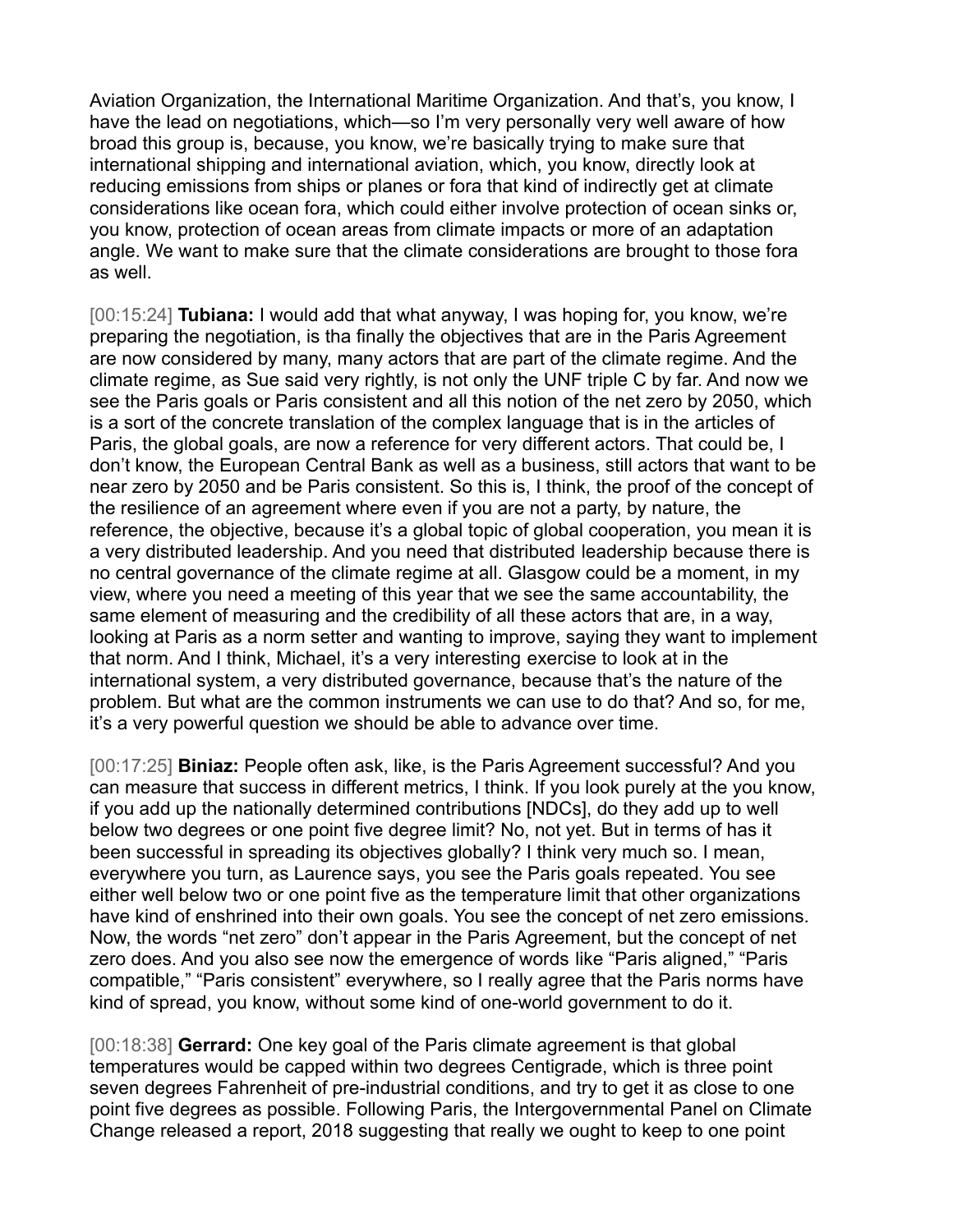five degrees because at two degrees Celsius, the small island nations are under water and lots of other terrible things happen. As you said, the voluntary pledges that each country has put forward by nationally determined contributions in 2015 were a lot above two degrees. Built into the Paris Agreement was a plan for the countries to look back and come up with stronger plans. How much confidence do you have that in the next few years that we'll see greater ambition and we'll end up with these nationally determined contributions adding up to within the Paris temperature goals under two degrees and that the countries will actually implement those pledges?

[00:19:49] **Tubiana:** We have making progress, but is just very slow. And, you know, 2030 is very soon now. It's just less than 10 years now. So if we—and the objective was to halve emissions by 2030, the global emissions—to be consistent with so negligible, we have a lot to do to break that threshold. Many countries have done really strong signals. Some countries have even increased, compared to 2015, their projection of emission: Mexico, Brazil, some others. So the movement is not clear. And that's why we need a lot of coordination and effort from the countries that really want the result in Glasgow to pressure on these countries to say, "Look, you have to be serious. This is about, it's not about playing games with long-term numbers." I am a big fan, as Sue knows, because—and she helped a lot to do that—that we need a long-term goal. We need long-term strategies because countries have to imagine how deep the transformation has to be to be net zero by 2050. You can't do that in 2049. You have to really begin action now. And that's where I think a pressure point has to be done. The same on, you know, the private sector, the business community, investors will make a lot of changes and they'll be very, very strong changes technologically and the cost of technology since the last five years, electrification of vehicles, for example, or the cost of renewable energy—everything has changed for for better. But still, of course, we are too slow. That's why we need a strong coordination efforts to change the gears of the global economy. And that's why I'm pleading so much for a strong EU-U.S. harmonization of the domestic policies, if we can, because that will give a major shift on the signal of the economy, which is finally will determine the level of emissions.

[00:21:50] **Biniaz:** I think when when people say to me, "Oh, the Paris Agreement was a failure from the start because parties was on parties were on track to two point seven." Well, that was the reason it was set up as a long-term agreement with periodic updating of commitments, collective global stocktakes to see how we were doing, et cetera, et cetera. Now, there were a couple challenges—strong challenges—thereafter, right? First, we have the IPCC [Intergovernmental Panel on Climate Change] report saying actually, you know, it's not, it's not enough. Even one point five degrees is going to be not so great. Then you have the Trump effect. And then, you know, in Paris, we said because of the need to upgrade the nationally determined contributions, in 2020 all parties are basically requested to, you know, look again at their, at their so-called NDCs. And, you know COVID, of course, derailed 2020 to a large extent. And so 2021 is the new 2020. And because of this, you know, distinction between two degrees and one point five, this administration is very focused on trying, you know, trying to keep one point five within reach or in sight. It's helpful to have long-term goals like net zero by 2050 and long-term strategies to show how you're going to get there. But one thing Secretary Kerry is very focused on is the 2020s. So, in other words, it's it's politically easier to say we're going to get to net zero in 30 years, right? It's harder and much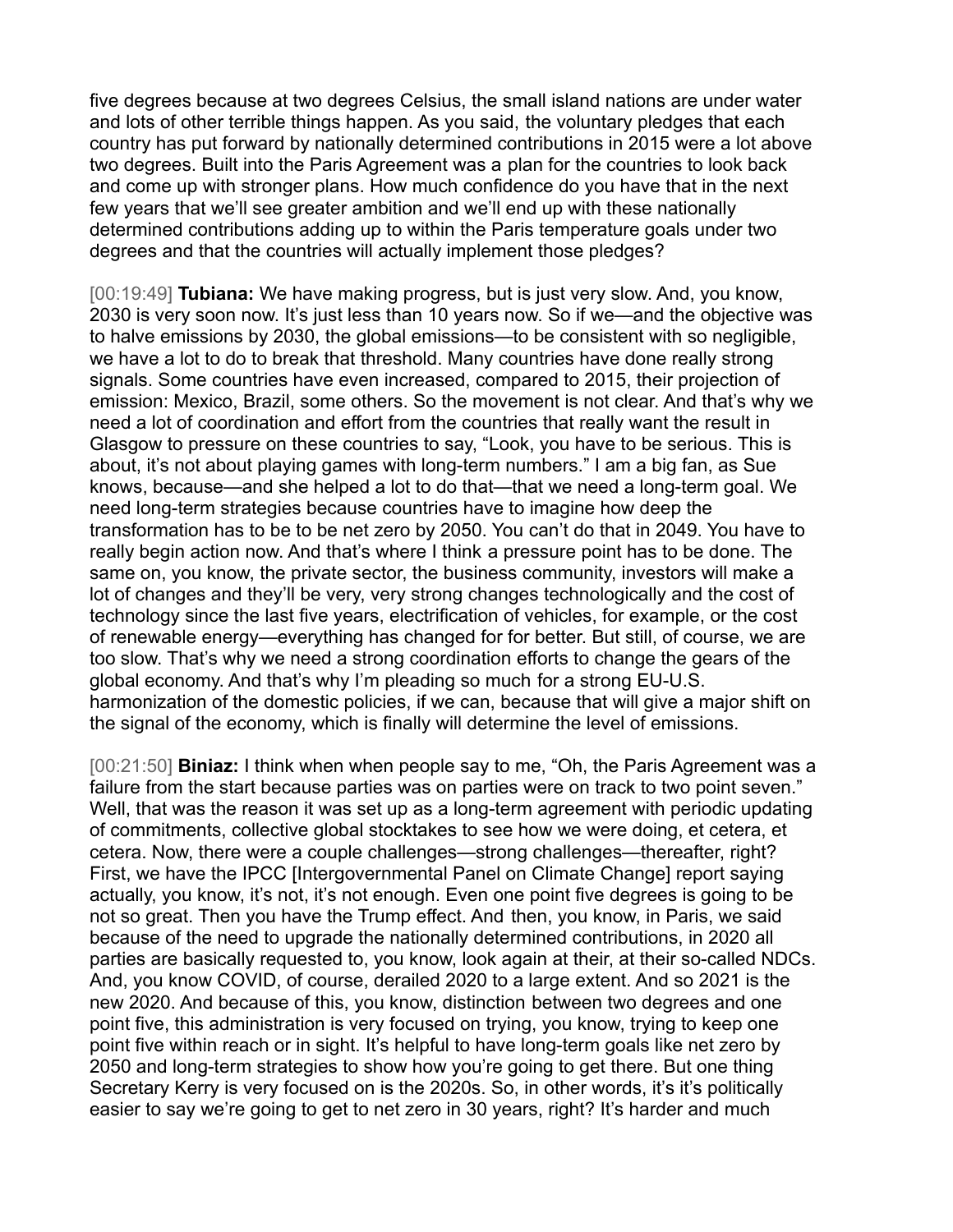more climate significant to say we're going to reduce our emissions during this critical decade.

[00:23:39] **Gerrard:** So China is by far the world's largest emitter. The U.S. is second. India is third and rising fast. The U.S. and Europe can't tell China and India what to do. What are the ways that countries like the U.S. and the European countries can persuade or induce or incentivize or otherwise get more strong action by China and India?

[00:24:06] **Biniaz:** I think they're quite different situations. India has actually taken on a commitment. It's the so-called 450-gigawatt commitment. So their commitment is probably, I would say, in line with keeping one point five alive. But for them, it's a matter of implementation and getting support to implement. And one thing the U.S. has been working on with India is to support and round up others to to support implementation of 450. In the case of China, it's a matter of their own commitments don't add up to being on track to one point, one point five. President Xi did make significant announcements in 2020, one of which was to achieve carbon neutrality before 2060. He also announced, you know, various upgradings of existing Chinese commitments, but they're not aligned yet with keeping one point five within reach. And they're not even aligned with meeting China's own goal of carbon neutrality before 2060 because they very much reflect a plateau of emissions during this decade and then a very steep decline, which I think most experts say is not, is not very plausible. So how do you get them to change? Well, we are obviously working with them bilaterally. We went to China and issued a joint statement. It's not 2014, so it's not—the conditions are not the same as when we did the big joint announcement back in 2014. But, you know, we have a bilateral dialog going on on climate, but we're also working very closely with other countries to try to get as many others on the one point five track as possible to basically demonstrate that, you know, everyone is getting on board and China needs to do the same.

[00:26:00] **Gerrard:** I would like to ask you about the role of litigation in all of this. The Sabin Center tracks the climate-related litigation around the world. We've counted about 1,800 cases in about 40 countries. We now have the supreme courts of two countries—the Netherlands and Germany—directing their national governments to significantly reduce their greenhouse gas emissions even below what their Paris pledges were. And more recently, we have a decision from a court in the Netherlands ordering Royal Dutch Shell to reduce not only its own emissions but the emissions attributable to the use of its products. What role do you think that litigation plays in the international climate picture? Does it affect the negotiations? Does it affect the actions of countries beyond those that are receiving these orders?

[00:26:51] **Tubiana:** I'm very excited about that. I must say, I have had a moment of being proud because they say you are not consistent with Paris Agreement and that's why we force you, government, to change the policy. And you know, Sue and myself, we were absolutely convinced that the enforcement mechanism of Paris was the translation to national legislation, because it's based on that. It's an international commitment and a translation into national law. The fact—and that's why there was of course a lot of activity of having climate laws as much as possible, and there were many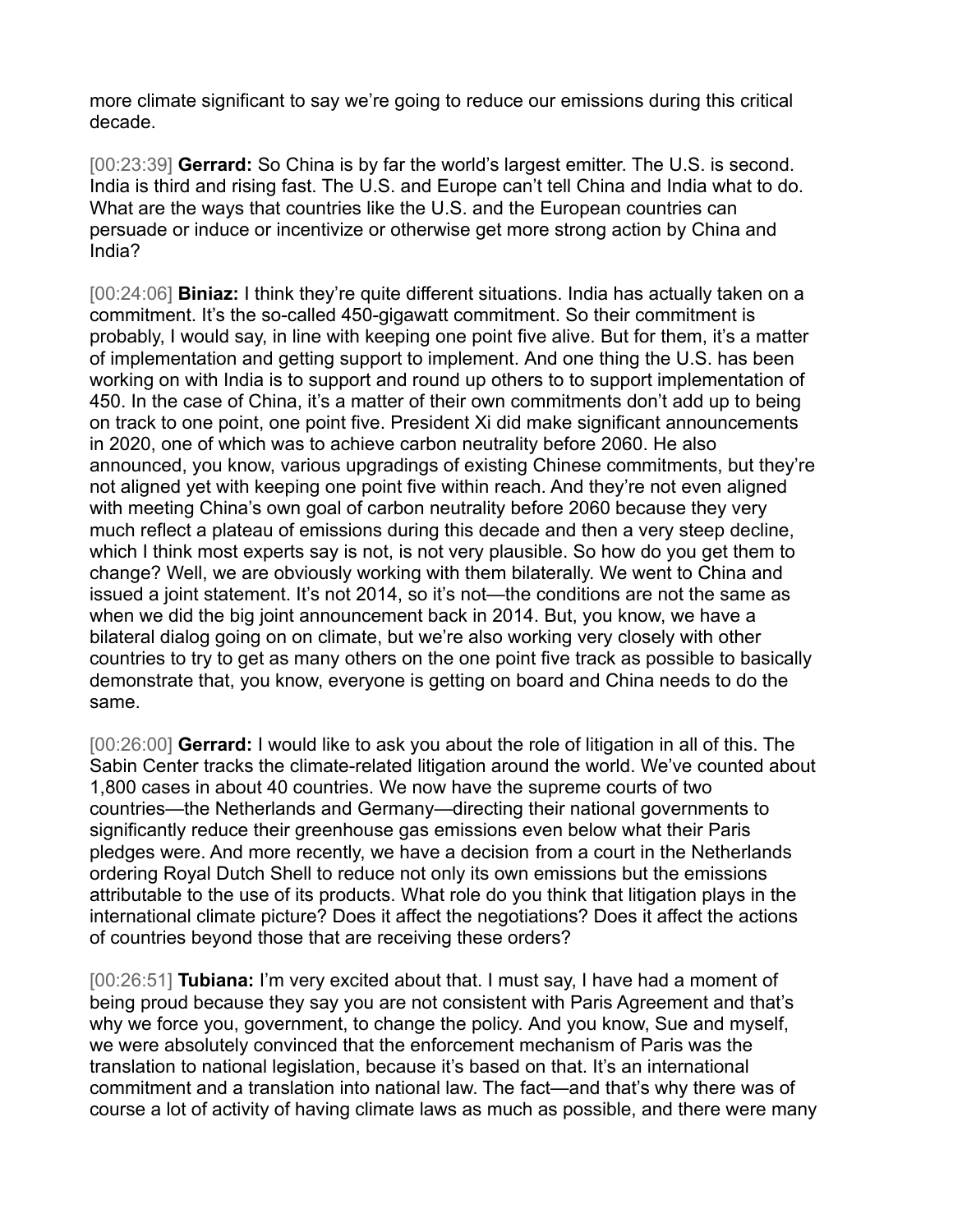countries [that] have produced climate law in these five years. But then to compare these climate laws vis a vis the Paris consistency, that's a major step forward.

[00:27:36] **Biniaz:** I think there's a difference between other countries and the United States. So it's been interesting to watch the kind of proliferation of litigation in other countries. In the U.S., I think it's a little more complicated maybe in terms of invoking the Paris Agreement. I don't mean other kinds of climate related litigation. But, you know, the Paris Agreement is not, it's not the quote unquote law of the land. It's not a treaty. And the targets are not legally binding. So I think efforts to bring that Paris and U.S., let's say, NDC target into U.S. court can be counterproductive because it could act, it can act as a disincentive to be a party to the Paris Agreement and to take on a, on a tough target. I mean, one of the main arguments for pulling out of the Paris Agreement was the worry about domestic litigation. Now that may have been completely incorrect, legally, but it's definitely thrown out there as an argument for unintended consequences. You think you're joining this agreement with a nonbinding target, but one of these days, somebody is going to go into court, and a court is going to decide that, oh, you can't actually change U.S. domestic regulation because of the Paris Agreement. And so you don't want it to end up frustrating the thing you're trying to do, which is be a party to Paris and have an ambitious target, because of the fear of litigation.

[00:29:03] **Gerrard:** Do you think that the World Trade Organization will cause difficulties for either U.S. or European actions to try to have stronger action on climate change?

[00:29:15] **Biniaz:** I worked on an e-book, I guess you could call it, on all kinds of relationships between trade and climate, including issues that, you know, how implementation of the Paris Agreement, as it gets more and more ambitious and stringent, potentially bumps up more and more against WTO rules or at least creates challenges. And, you know, the question is whether the WTO should be looking at what it can do to kind of better support action under the Paris Agreement. One of those fields is, of course, border carbon adjustments, where you can guess what you think the rules would be, but it's really a bit of an untested area. I think the EU has made very clear publicly that it intends for its border carbon adjustment to be WTO, I guess, consistent or compatible or language like that. There will probably be somewhat differing views about exactly what that, what that means.

[00:30:11] **Gerrard:** Sue, could you just explain to our listeners what a border carbon adjustment is?

[00:30:17] **Biniaz:** It basically says, you know, on a I think it would say with respect to a particular good or sector, let's say steel, if you're importing steel into the EU from another country, basically look at the carbon pricing in the exporting country. And to the extent it's different or lower, you adjust to make it the same. And that money then is collected. I think the EU plan is to have that money go back to the member states, but I think there are options with respect to what happens to the money. There are many open questions about how you design a CBAM or border carbon adjustment. So I don't think you can define it that specifically.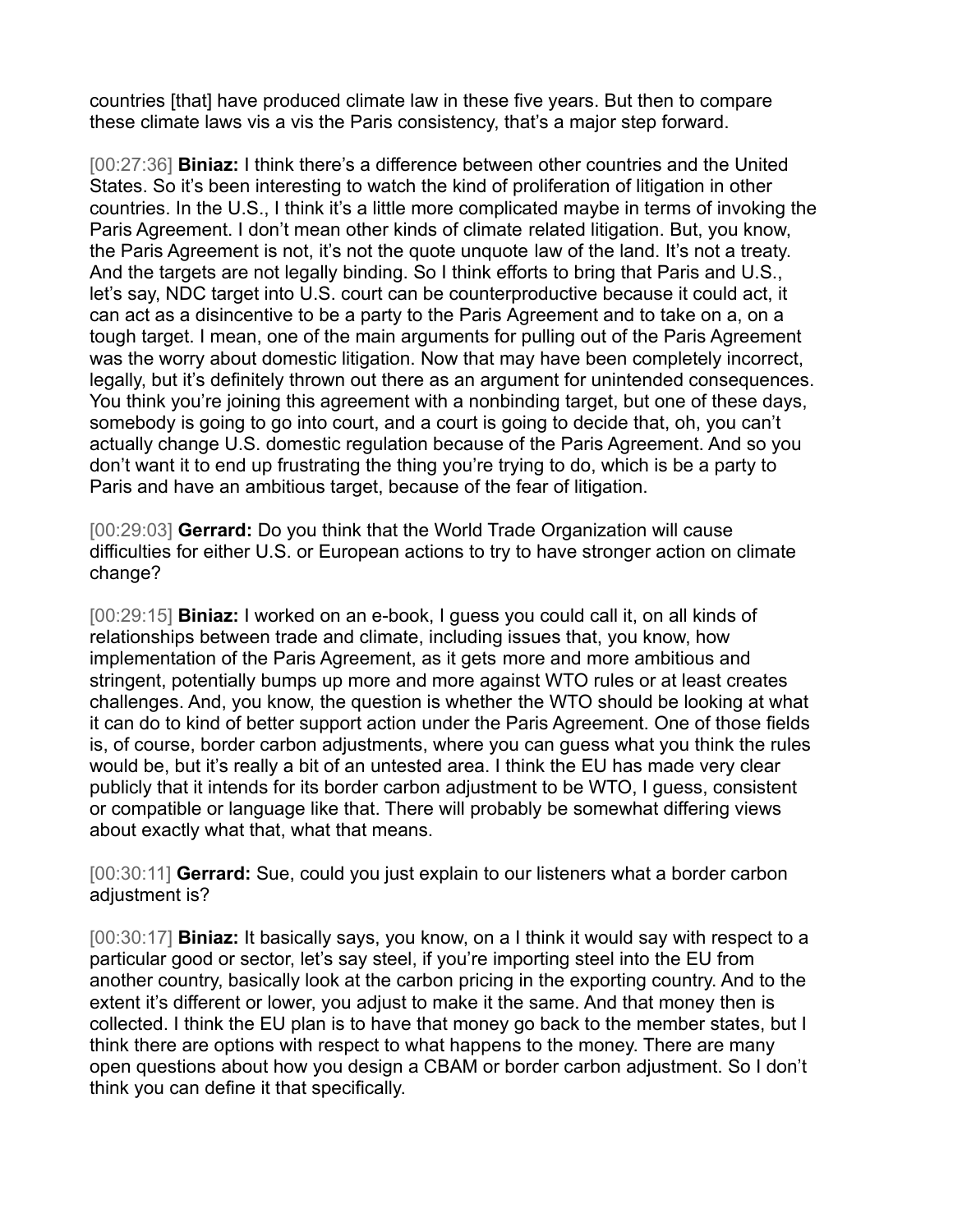[00:31:07] **Gerrard:** It's basically designed to protect domestic industries from competition from industries and other countries that are not subject to the same kind of environmental regulations as trying to level the playing field. Let me just ask you each one concluding question. What advice do you have for students and new lawyers who want to have an effect on climate change? What can they do that would have the greatest impact?

[00:31:34] **Tubiana:** My might take these days, but I am very, very influenced about, you know, the Paris Agreement. Resilience and efficiency lies in transparency and accountability. Again, we don't have a global government forcing anybody to do anything. So it is based on shaping expectations that it is the future that will happen and that better to be, in better to bandwagon on that transformation, than to be the laggards. So the accountability mechanism, for me, just an observation, we will have, I hope we will reinforce the transparency mechanism between governments. And, you know, there is a convention on climate change with all the tools, but we can think about all the mechanisms as well and I know Sue has thought about very much. But I think the new legal expert has to provide for that certainty on the signals and the quality of these policies and how to create mechanisms in these very distributed governance so we can trust each other—and not only government, but, again, companies and investors to try to harmonize the norms setting in the way they are implemented. There is an enormous legal work to do. And again, for me, I think the framework is there. We can certainly finalize the details. But what we need clearly is to strengthen all the elements of transparency and credibility. And that, in a way, is a very important job for legal expert, in my view. But I don't know what Sue thinks.

[00:33:22] **Biniaz:** Well, no, as usual, I agree with you. I think there's so much going on now in terms of the actors who are involved in the climate issue that one can imagine future clients being kind of at any level, right? Not just international or representing a national government, but financial institutions, investors, companies, states, localities. There's almost no actor in the, in the world or in our country that isn't going to be dealing with climate change in some way and legal issues are going to crop up. So I think the field is much broader, actually, than it, than it has ever been. In terms of what is good preparation, I'm very big—as, Michael, as you probably know from my teaching—I'm very big on skills rather than knowledge. I am a big believer that knowledge evolves and you can learn new things. You can learn the new content. But one one thing that's very useful, particularly from a law school, is learning about advocacy. No matter, no matter whether you're working for a locality or a federal government, you're going to be involved in trying to persuade. So advocacy skills are really important and, you know, analytical skills, I would say, you know, going to a meeting, listening to a whole bunch of people with different views, and being able to quickly kind of say, oh, they're really just kind of three issues and two of them are easy to resolve and one of them is harder to resolve. That's the kind of thing I think are basically useful skills in the climate world and can be applied to, kind of, any one of these scenarios, professional scenarios.

[00:35:05] **Gerrard:** And we try to teach all those things, of course, at Columbia Law School. Sue and Laurence, thank you so much for joining us.

[00:35:11] **Tubiana:** Thank you for the invitation, Michael.